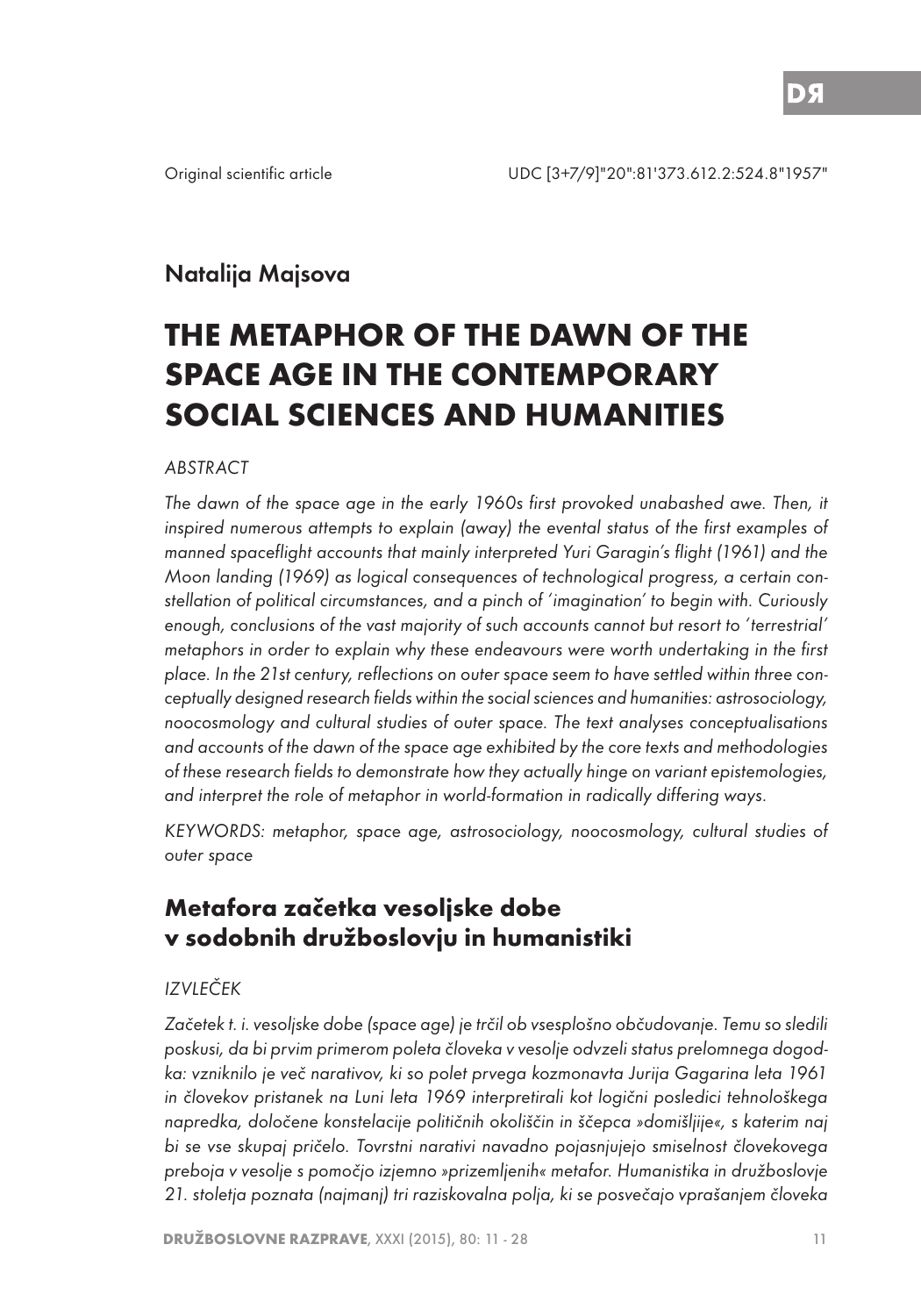v vesoljski dobi: astrosociologijo, nookozmologijo in kulturne študije vesolja. V članku analiziramo konceptualizacije začetka vesoljske dobe, ki jih je mogoče izluščiti iz inavguracijskih tekstov in metodologij naštetih polij, ter poskušamo pokazati, kako ta polja z različnim razumevanjem metafore začetka vesoljske dobe in epistemološkega pomena metafore kot take proizvajajo bistveno razlikujoče se svetove.

KLJUČNE BESEDE: metafora, vesoljska doba, astrosociologija, nookozmologija, kulturni študiji vesolja

# **1 Introduction**

It has often been observed that a lot about human outer space exploration is highly metaphorical. Astronauts and cosmonauts, for instance, have often been depicted as the prototype of a new hero (cf. Llinares 2011; McCurdy 2011), to measure up to the so-called space age (a signifier, which is in itself, as we shall proceed to argue, a highly suggestive metaphor). Particularly in the U.S. imaginary, outer space has often been depicted as the "ultimate frontier" (e.g. in McCurdy 2011), coincident with the horizon of new colonialism or, as argued convincingly by Shukaitis (2009), with the ever expanding horizon of capitalism, and thus a necessary "fix" for its structural crises. The post-Soviet Russian-speaking context, on the other hand, refers to outer space using the term kosmos, which alludes to the organizing, harmonizing principle of the universe as conceived of by the ancient Greeks (cf. Leiderman and Lipovetsky 1993). These examples by no means exhaust the list. Perhaps the last one that needs to be brought up at this point refers to the experience of those humans who had a chance to experience the world from the perspective of a spacecraft (or even merely a spacesuit). Frank White's work, The Overview Effect (White 1987/1998), discusses the accounts of a series of U.S. astronauts, which are so suggestive that the author does not even need to make any particular effort to demonstrate the persistence of a speculative, metaphysical element in them: the astronauts usually claim that the experience of leaving planet Earth behind is extraordinary, beyond description, and then resort to various terrestrial metaphors to try to make up for this lack of signifiers (e.g. "a dreamlike experience"; a "heart-stopper" (White 1998: 15)). White (1998: 15) concludes that "metaphor is not a mere extra trick of language … it is the very constitutive ground of language", and that "we should expect one result of space exploration to be that language will grow as space exploration is described more frequently" (Ibid.).

Let's take this as the starting point of this article. The beginning of the space age, i.e. the launch of the Sputnik in 1957 and subsequent first cases of manned spaceflight in the 1960s may, in many respects, be thought of as a rupture with the set of coordinates that man had to deal with before. First and foremost, because the event of spaceflight cannot be "erased" or not taken into account in subsequent discussions about outer space or projections about its future. If many historical accounts of man's future prospects in outer space appear to be mirror images, suggestive analogies of prevalent terrestrial imaginaries, bound to a certain discursive and temporal context, $1$  contemporary debates on questions

<sup>1.</sup> Blumenberg (2001), for instance, provides a very extensive -and somewhat metaphorical - account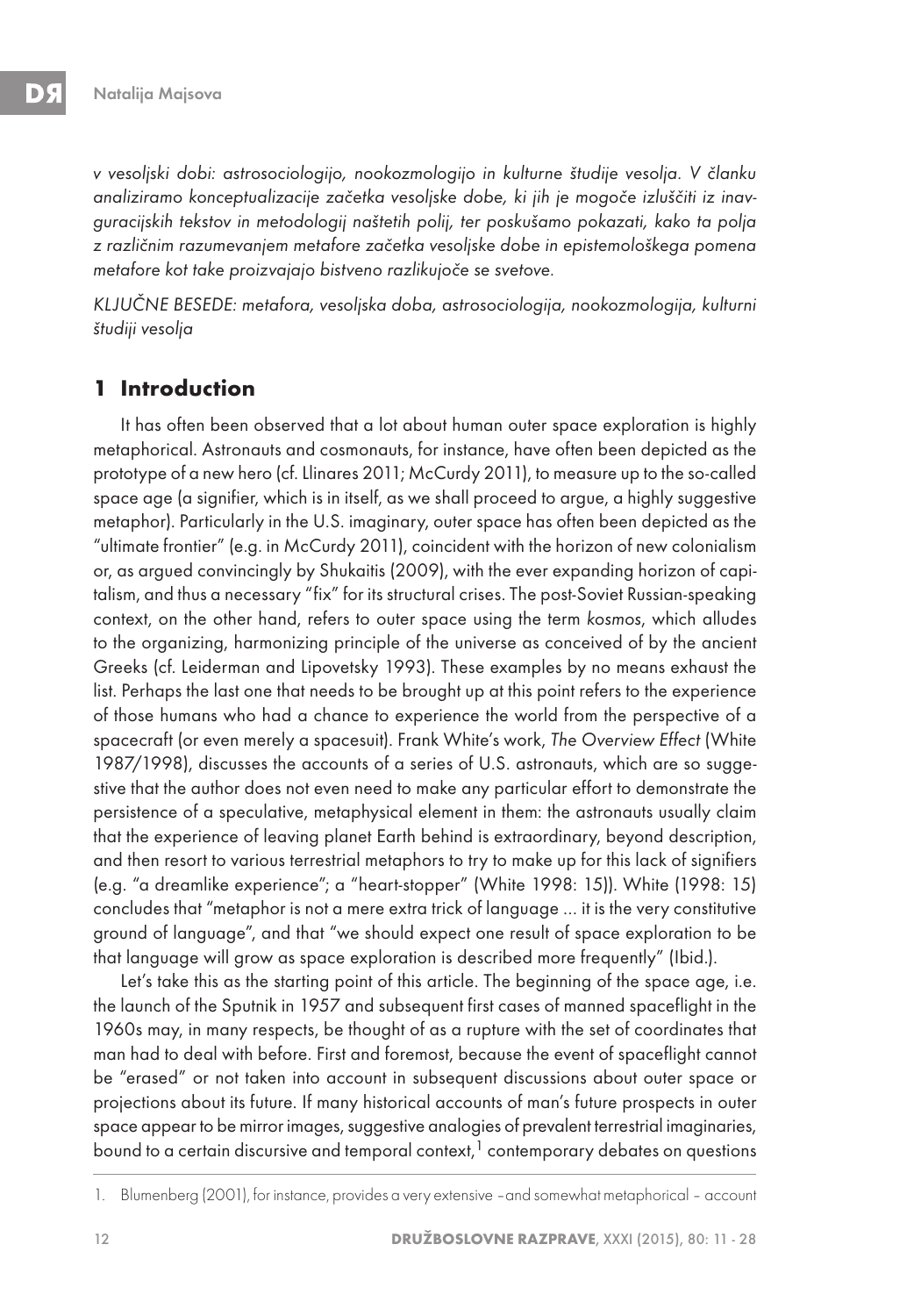DЯ

about humanity and outer space cannot afford the luxury of dismissing "ethnographic" accounts, data from outer space.

In this sense, it seems sensible and logical that the beginning of the space age resulted in a certain expansion of research interests in the realm of the academia: since the second half of the 20<sup>th</sup> century, there have been several attempts of opening up new, somewhat conceptual research fields and creating adherent scientific disciplines, focusing on a broad range of questions about man and outer space (namely, astrosociology, noocosmology, and cultural studies of outer space). It does not seem unusual that these conceptual fields, devoted to questions about man and space, tend to remain tied to very specific cultural contexts. For example, astrosociology – a subdiscipline of sociology and a multidisciplinary field focusing on the development of society's (and, in theory, societies', although current practice focuses most on U. S. astronauts and the National Aeronautics and Space Administration's (NASA) space program) addresses ways of engaging with outer space conceived in the U. S. imaginary, which is evident from its pool of references (both theoretical literature and empirical data). Noocosmology<sup>2</sup> – a "scientific discipline" [nauka] and "worldview" [mirovozzrenie] (Aseev 2010) that focuses on the steps needed for humanity to enter into a harmonious and happy existence as part of the macrocosm operates within a set of references which are predominantly Russian. Cultural studies of outer space – a transdisciplinary project that comprises cultural and social history of space exploration, analyses of related media representations, art and popular culture, and the theoretical implications of these analyses, emerged in the context of post-World War II Europe. It exhibits a lesser emphasis on empirical human space exploration than the other two disciplines, which in part reflects the history of Europe's engagement with space exploration: post-WWII space programs in Europe traditionally focused more on communication and satellites than on manned spaceflight.

At first glance, it might seem that such an increase in academic interest and such a varied pool of new linguistic references has put White's supposition on the imminence of an expansion of human language after the beginning of the space age into action. However, this conclusion would be slightly premature: expansion in terms of form does not say much about contents or structure. It is therefore the aim of this article to examine the metaphorical starting points of astrosociology, noocosmology, and cultural studies of outer space with reference to their inaugural texts, methodologies, and aims, in order to address the following question: Does the metaphor of the beginning of the space age as taken up by these research fields correspond to the supposition that the beginning of the space age may be conceptualized as a break with previous coordinates of our "world"? In order to address this question, we will first propose a conceptualization of how to think of the

of the terrestrial conditions of the genesis of the Copernican world, which is possibly a constitutive precondition of the beginning of the space age in the 20<sup>th</sup> century.

<sup>2.</sup> The terms "astrosociology" and "noocosmology" are not completely interchangeable, and it would be premature to claim that noocosmology is merely a Russian neologism for astrosociology. As the text will proceed to demonstrate, the interests of the two fields differ in several very important respects; furthermore, at this moment, there is no evidence that the emergence of one discipline was of any inspiration for the conception of the other.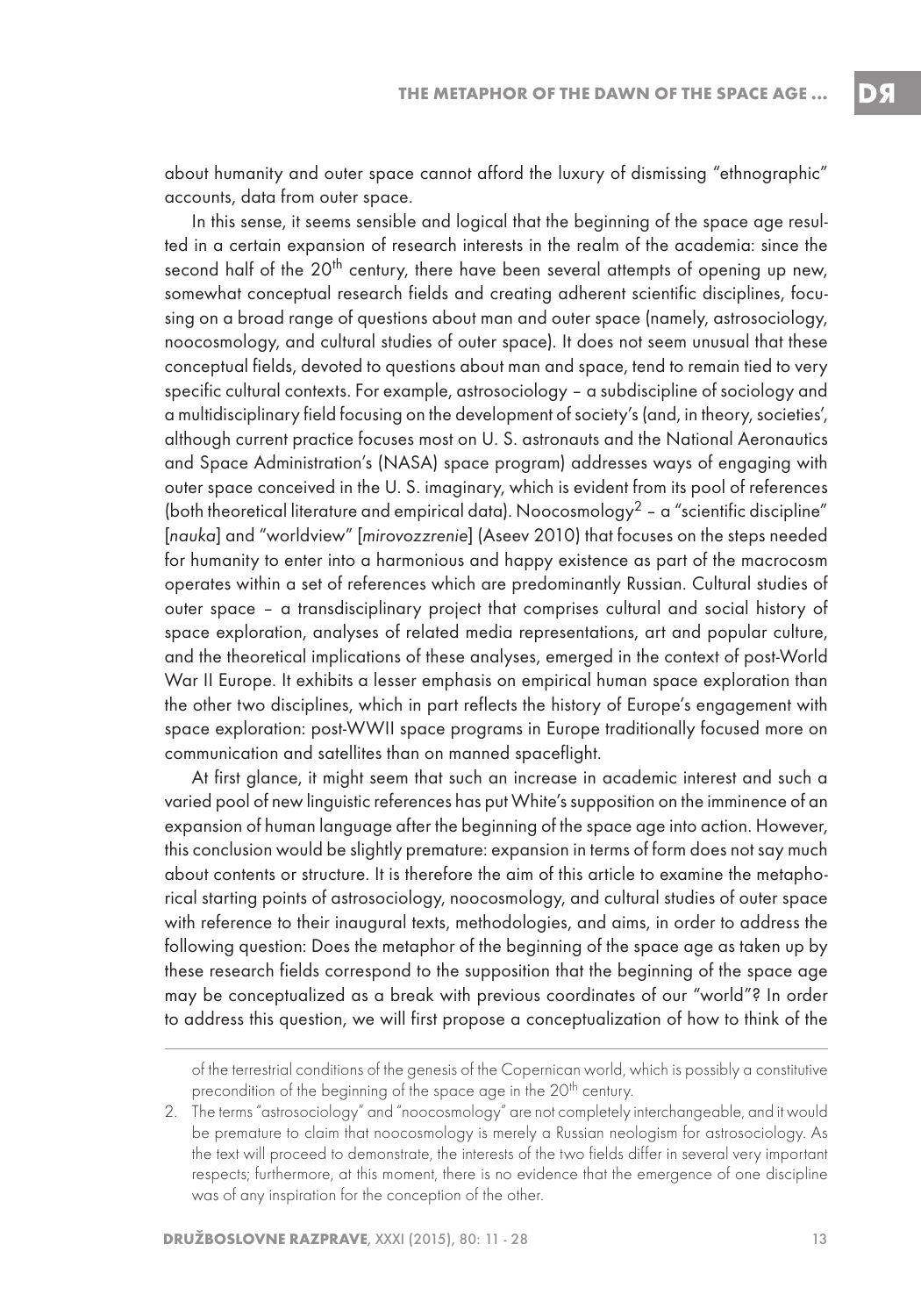dawn of the space age in terms of its implications for the social sciences and humanities, and suggest what this issue might have to do with the question of metaphoricity. Then, we will use this conceptualization as a starting point of our analysis of astrosociology, noocosmology, and cultural studies of outer space respectively.

### **2 The Dawn of the Space Age as Rupture**

White's claim about metaphor being a powerful means of making sense of the world, and his supposition that the space age and spaceflight will result in (or at least require) linguistic expansion, is suggestive, but requires elaboration. It might be tempting to interpret it quite literally, as a reference to metaphor as a powerful rhetorical device, and a call for new words, which might allow astronauts to describe their extraterrestrial experience with greater precision (with a greater degree of correspondence between their feelings and the words they use to recount them). However, there seems to be another, more intriguing interpretation possible. Rather than restricting metaphor to a rhetorical device, a "tool", it seems more accurate to consider it with its performativity in mind. As argued by Aristotle, metaphor is never simply a rhetorical device, but is also predicative, or, as demonstrated by numerous later theorists, performative:

To learn easily is naturally pleasant to all people, and words signify something, so whatever words create knowledge in us are the pleasantest. . . . Metaphor most brings about learning; for when [Homer] calls old age 'stubble', he creates understanding and knowledge through the genus, since both old age and stubble are [species of the genus of] things that have lost their bloom. (Aristotle 2006: 1410b).

Aristotle's focus appears to be on analogical metaphor, but the other potent argument that seems to be anticipated by the passage above is that metaphor exerts an influence on reality; co-structures it. In this vein, astronauts' accounts of their experience in outer space may be seen as shaped by the metaphors they had at hand, rather than merely as an aid they use to spice up their descriptions post festum. The same may be argued about the emergent research fields focusing on humanity and outer space: they are both shaped by existent metaphors, and are themselves metaphorical, as all paradigms, as elaborated by Cazeaux (2009: 134):

/T/here is a fundamental two-way relationship between metaphor and epistemology. On the one hand, epistemology is metaphorical in the sense that the task of describing how our faculties mesh with the world requires us to make claims which exceed what is given in experience and which therefore can only be articulated by drawing on external areas of discourse. But, on the other, metaphor itself has been 'epistemologized' by recent research in philosophy and psychology, that is to say, metaphor has been shown to be central to the mapping and organizational procedures we employ in perception at large. What this two-way relationship means, I suggest, is that metaphor acquires an epistemological significance which (a) goes some way towards explaining why it is that the same metaphor can adapt itself to opposing theories of knowledge, and (b) can guide epistemological thought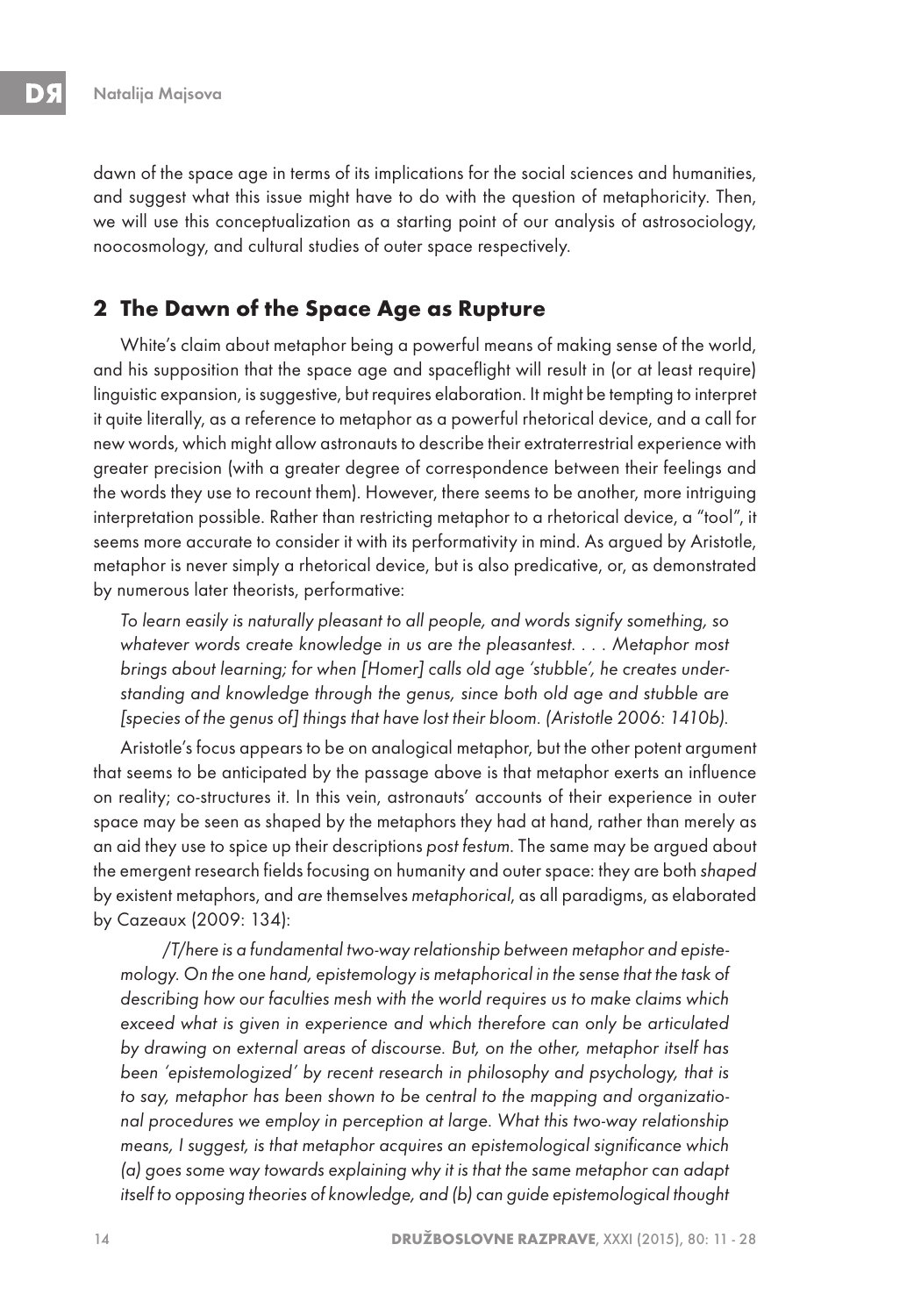through the science wars in a fashion which avoids the binarism of phenomenal appearance and noumenal reality.

This loose conceptual framework should suffice for us to be able to address the key analytical issue, so we will not delve deeper into debates within metaphor theory in this text. However, it is necessary to address the question of the relationship between metaphor, the dawn of the space age, and academic discourse, as it arises within our loose conceptual framework.

What does our understanding of metaphor mean for any interpretations of the implications of (wo/)man's first ventures in outer space? On a most general level, the "space age" is a relatively common term used to refer to times after the launch of the Sputnik in 1957. After the end of the Cold war (and the space race), the phrase has been overshadowed by many other poignant syntagms describing "the human condition" (from "globalization" to "pax Americana" to "capital-parliamentarism" to the "anthropocene"). However, it inspired the emergence of several research fields within the social sciences and humanities, which nonetheless focus on the new possibilities, allegedly opened up for humanity by the "dawn of the space age". With several decades' hindsight, syntagms used to describe man's first ventures beyond the orbit of the Earth appear highly poetic, and thus metaphorical, even in the most restrictive use of the term: they conceptualize certain events and their (actual and potential) implications resorting to imprecise, yet rhetorically efficient images.

"The dawn of the space age" is, for example, a term that hints at a new beginning and at an emergence of new spatio-temporal coordinates with serious implications for the question of how to go on being human, and how to be a subject. This realization may be detected in many reflections on first manned spaceflight. For instance: "The fact of spaceflight marks today's world and our contemporary existence as people on the deepest level," claims Günther Anders (1994: 117). Anders (echoing and elaborating Hannah Arendt's reflections on the launch of the Sputnik and on "alienation of the earth" (Arendt 1998: 248–285)) interpreted spaceflight as a remarkable occasion that demonstrated to man, how small and unremarkable the Earth, the cradle of our existence, actually was when faced with the vastness of outer space. Around the same time, Lacan (1993: 45) theorized the first landing on the Moon as an event of discourse, which – along with certain other scientific achievements – postulated the autonomy of the signifier and therefore entailed radical consequences for the question of subjectivity.

Over time, both of these accounts seem to have been integrated into more conventional narratives: the first examples of man's interventions into the orbit of the Earth and beyond it became "predictable consequences" of a specific mixture of political circumstances and interrelated technological and scientific priorities. Spaceflight began to appear as a mere side effect of Realpolitik which favored the development of surveillance and other military technologies, as well as participation in a race that was once considered as a mere dream of certain somewhat suspicious, yet genius lunatics, such as Russian inventor Konstantin E. Tsiolkovsky. However, a certain fascination over the beginning of humanity's (ad)ventures in space remained. No matter how convincingly politicians and historians of science argued that there was nothing surprising about the sky-bound events of the late 1950s and 1960s, apart from, perhaps, the perseverance of the inventors and engineers,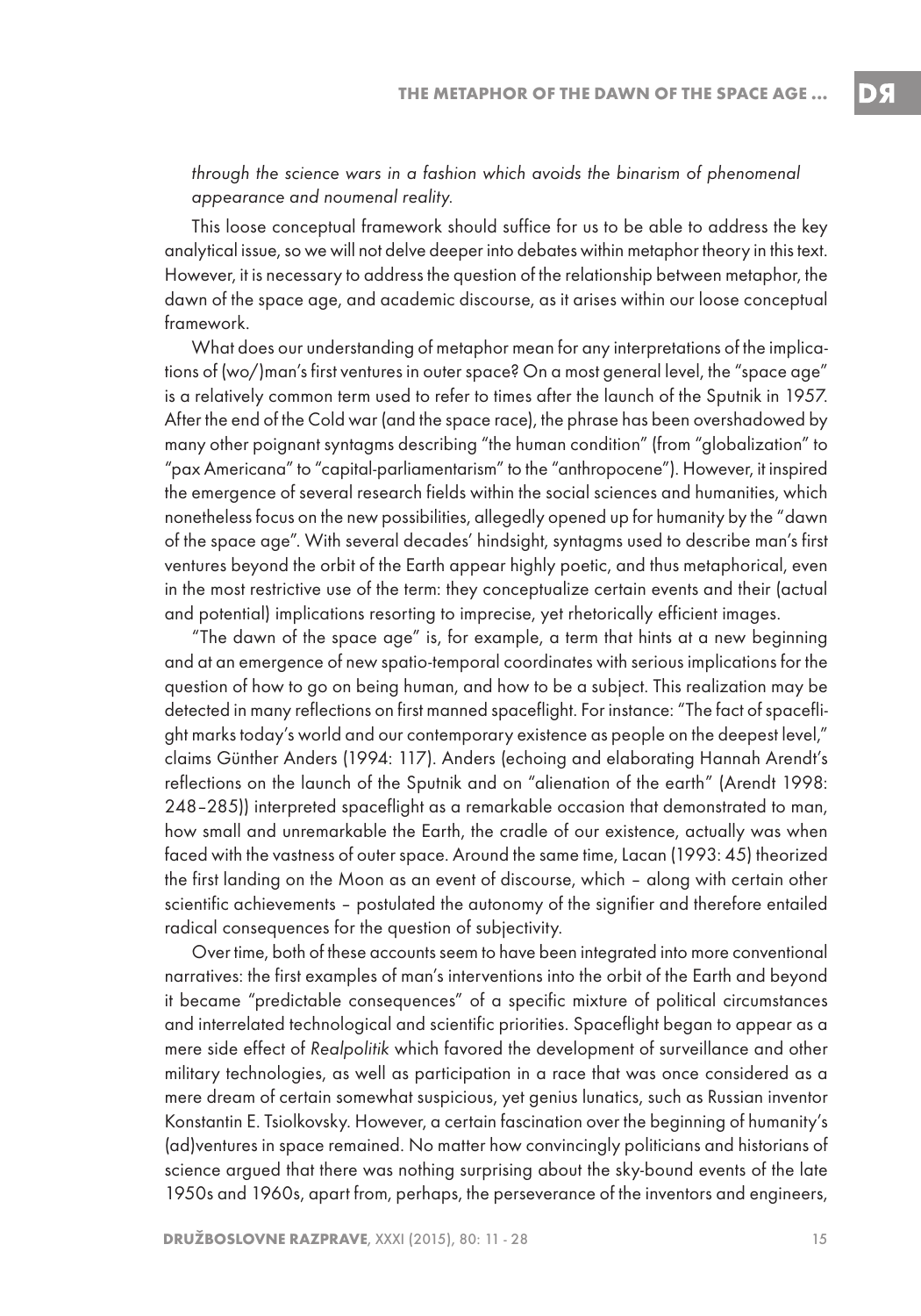and the heroism of the men (and women, and dogs) who were chosen to take part in the actual extraterrestrial adventures, an element of uncomfortable wonder persisted both in accounts of these events and in further scientific research, in one way or another connected to space exploration.

It appears that the "dawn of the space age" manages to remain ambiguous, on a very general, rudimentary level; its ambiguity does not lie in the mere fact its significance became interpreted from varying perspectives, but in the fact that these differing accounts tend to operate within varying coordinates of what the world and the human in it are. To put it simpler: it is not just that the beginning of the space age may be seen as a pivotal event for various reasons (e. g. some highlight it as a stepping stone of scientific progress, while others emphasize it as the first ever opportunity that mankind got to look at itself and its planet from a remarkable distance). What is more interesting about these claims and interpretations, is that they tend to take up the same metaphorical concept (the beginning of the space age, i.e. the dawn of a new, different era) as their starting point, in order to then use it on radically different levels, in radically differing cultural contexts, to produce socio-political and cultural myths with different functions. The metaphor is just as useful for (a) expanding humanity's horizons, for demonstrating that it will from now on be necessary to re-calibrate our comprehension of ourselves and of what we believe is our world, as it is convenient for (b) demonstrating that it is neither possible nor necessary for mankind to reconsider its most basic principles of existence and agency, as all our activity in space should be a mere extension and analogy of our activities on Earth. Furthermore, this same event (the first examples of spaceflight) is consensually recognized as a pivotal event in very different registries. The latter operates within an epistemology that cannot grasp metaphor otherwise than through analogy; the former also resorts to metaphor, but this metaphor is radically different: instead of searching for analogical associations, it points to the radically different, the unknown, the uncontrollable. Interestingly enough, this discrepancy has not to this point questioned the different accounts' capacity of producing statements of scientific/academic significance. Arguably, because the question of their use of metaphor and their own metaphoricity has hitherto been left unattended.

# **3 Space Conceptualism in the Contemporary Social Sciences and Humanities**

Let's examine how an attentiveness to metaphor, as both a poetic and a rhetorical, as well as a predicative and performative characteristic of concept-formation may alter what at first seems as an adequate and coherent step following the realization that a new circumstance (in our case, the dawn of the space age) requires a far-reaching change in perspective, that is, establishing a new research field. As stated above, at least three such (non-related to one another) steps were taken in the international community of the humanities and social sciences following the realization of the possibility of spaceflight: astrosociology, noocosmology, and cultural studies of outer space. Let it be emphasized that the fields are so new that it would be somewhat distorted to describe them as fully-fledged paradigms or closed structures with complete explanatory apparatuses. However, they are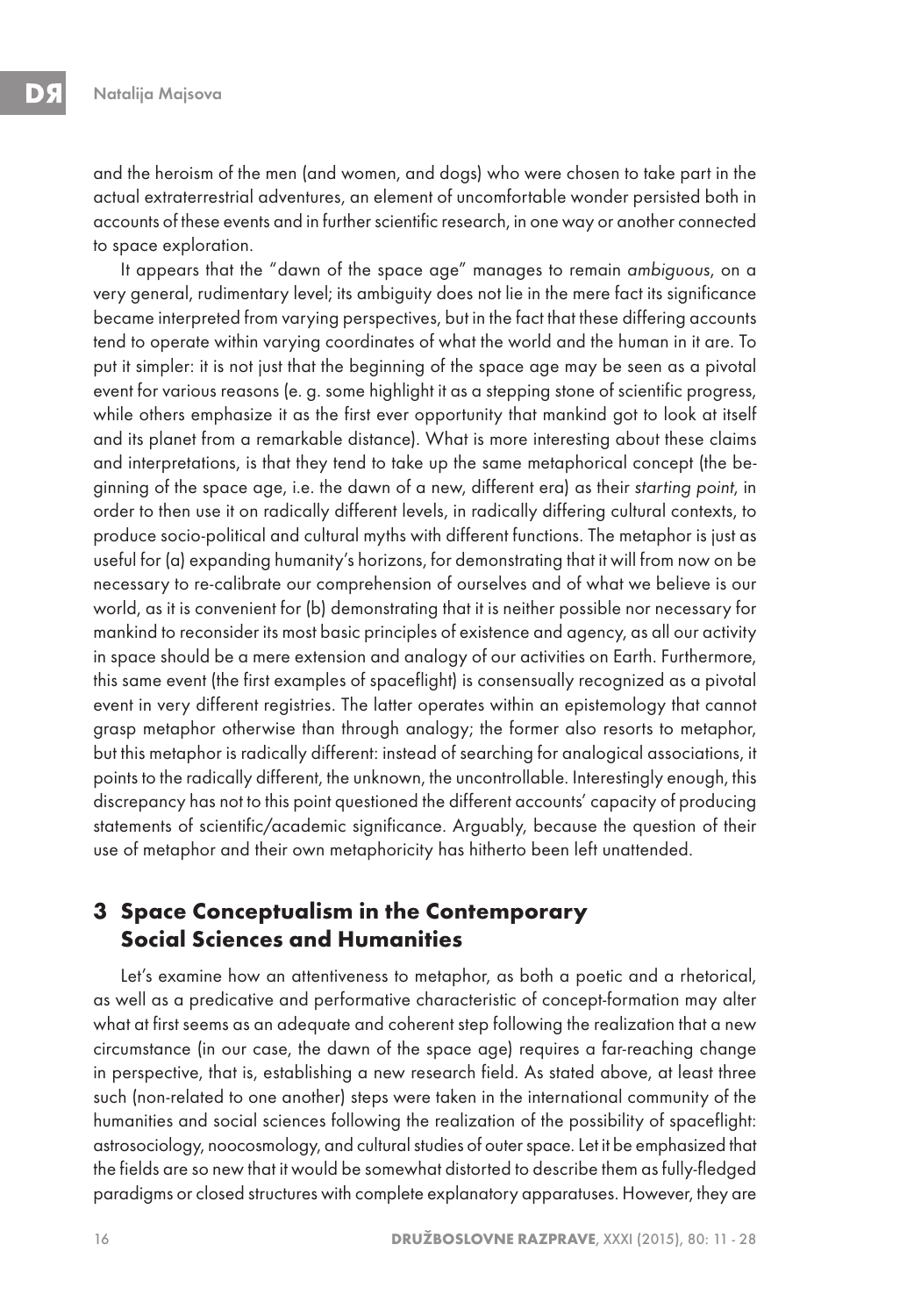all – albeit to a degree – institutionalized, and have inaugural texts that, to an important extent, dictate their primary aims, scope, and methodologies, and hinge on certain core concepts. All of this allows for an analysis of their epistemological frameworks, and in some cases provides enough evidence for one to position them in relation to the concept of metaphor, as we shall attempt to demonstrate in the following paragraphs.

#### **3.1 Astrosociology**

An Informal Discussion Roundtable of the 2004 American Sociological Association Conference witnessed a presentation by dr. Jim Pass, who delivered what was documented as Part 1 of the Inaugural essay for a new "subdiscipline of sociology" – later to be recognized as a "multidisciplinary field" with substantial input from other social and behavioral sciences –, which the presenter proposed to name astrosociology. The Essay, which is freely accessible online, sketches out the need for both a new discipline ("astrosociology") and certain novel concepts (such as "astrosocial phenomena"). In the essay, Pass emphasizes that humanity (and therefore societies) is ever more engaged in activities and connected to phenomena which are related to that which lies beyond Earth. He underscores that a need for a new field, which would focus exclusively on this development of our social sphere has, before him, been articulated by other scholars (e.g. Tough 1998), who proposed various related terms to coin the new discipline, such as social astronomy. However, Pass opts for astrosociology, taking "astrobiology", officially recognized and supported by NASA, as an efficient example, and arguing that this solution would facilitate the eventual development of other astro- fields. The Inaugural Essay provides provisional definitions of astrosociology and astrosocial phenomena:

A Working Definition. Astrosociology is defined as the sociological study of the two-way relationship between astrosocial phenomena and other aspects of society (i.e., non-astrosocial phenomena or other social phenomena) at the various levels of social reality and organization (i.e., the micro, middle, and macro levels of analysis).

The concept of astrosocial phenomena (have I coined a new concept?!) pertains to all social conditions, social forces, organized activities, objectives and goals, and social behaviors directly or indirectly related to (1) spaceflight and exploration or (2) any of the space sciences (e.g., astronomy, cosmology, astrobiology, astrophysics). It includes all outcomes of these phenomena in the form of scientific discoveries and technological applications, new paradigms of thought in the astrosocial and non-astrosocial sectors of society, as well as any resulting changes of social norms and values in any of the social structures of a particular society. Another component of the concept of astrosocial phenomena is that it includes all the norms, values, roles, and statuses that characterize social structures in the astrosocial sector (which is introduced in the next section). The concept of social phenomena is thus broken down into two major parts: astrosocial phenomena (as defined above) and non-astrosocial phenomena (a category which includes all types of social phenomena not considered to be astrosocial in nature). Astrosocial phenomena are thus a form of social phenomena which describe all the characteristics of social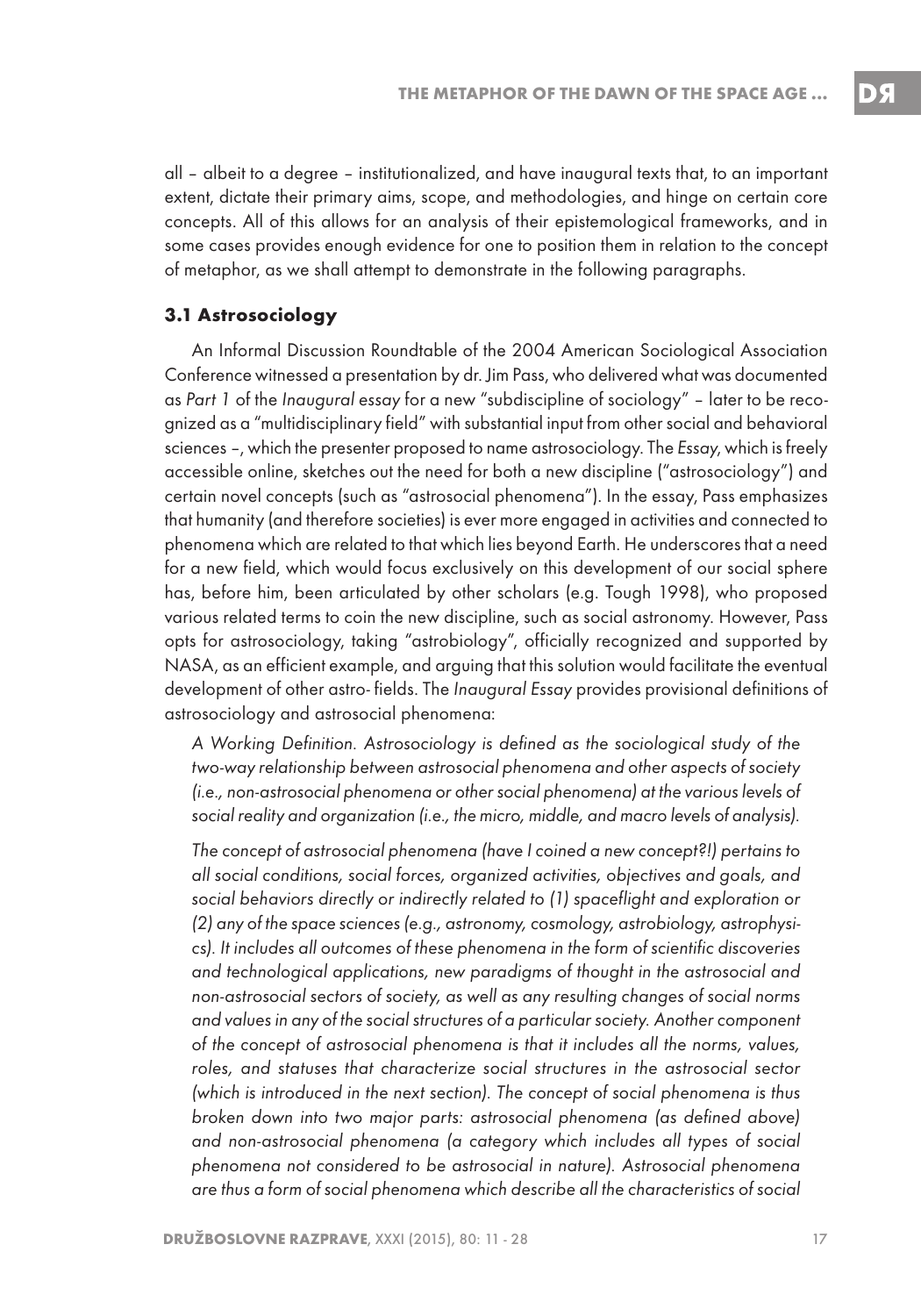structures, social groups, and societies created through human interactions and activities. (Pass 2004a: 7)

Pass (2004a; 2004b) envisages a busy and fruitful future for the field, both in terms of its institutional development (university courses, departments, research institutes, etc.) and in terms of its substantial contribution to the international research and academic community. He believes that:

The relevance of astrosociology increases in human societies because of at least three reasons extrapolated from the present: (1) pure scientific understanding continues to drive human beings, (2) applied science and technological change each improves living conditions, and (3) exploration continues to inspire and thereby lure individuals and their social groups into the unknown. These three interactive forces increasingly make astrosociology more relevant to societies because space represents the last great frontier, arguably at least as important in the grand scheme of things as the vast unexplored oceans of Earth. It is important to study the process of the growing intrusiveness and influence of astrosocial phenomena on human societies simply because it exists. (Pass 2004a: 7)

Part 2 of the Inaugural Essay elaborates on these points, arguing that astrosociology or a study of astrosocial phenomena from a sociological perspective is highly necessary, as humanity seems to be moving from "Earthcentric" to "spacecentric" societies. Therefore, astrosocial phenomena pervade ever more spheres of social life, from norms, values, economies, to cultural production (such as science fiction), which may all be an object of astrosociological inquiry (Pass 2004b: 10–17). The essay concludes that:

A large measure of astrosociology's relevance lies in the understanding of the changing nature of societies and how part of that change is traceable to astrosocial phenomena. Working in space and exploring its properties remain unarguably expensive. However, the benefits of knowledge, inspiration, and economic returns are difficult to duplicate by other means in the long term. Thus, the possibility of a spacefaring future exemplifies a rational extrapolation of past and current conditions rather than a "far out" dream. (Pass 2004b: 19)

Astrosociology seems to be a step on the path of this "rational extrapolation of past and current conditions". Today, the discipline is chiefly being developed by the Astrosociology Research Institute (ARI, founded in 2008) – "a non-profit public benefit educational corporation" situated in California, headed by dr. Jim Pass. Since its appearance, ARI has done a lot of work promoting astrosociology (through participation of its researchers at various conferences, organization of astrosociological symposia, scientific publications, as well as educational projects, such as "Astrosociology in the Classroom"). Notably, astrosociology was the topic of a thematic issue of the Astropolitics Journal in 2011. ARI also runs its own online annual peer-reviewed journal, Journal of Astrosociology.

The Institute has a rather telling motto: "understanding space and society from a 'grounded perspective'." (ARI 2015) Indeed, one of the strongest emphases of astrosociological research to date seems to be its ambition to equip humanity with insights into how to transfer whatever mechanisms and forms of social organization seem "functional" on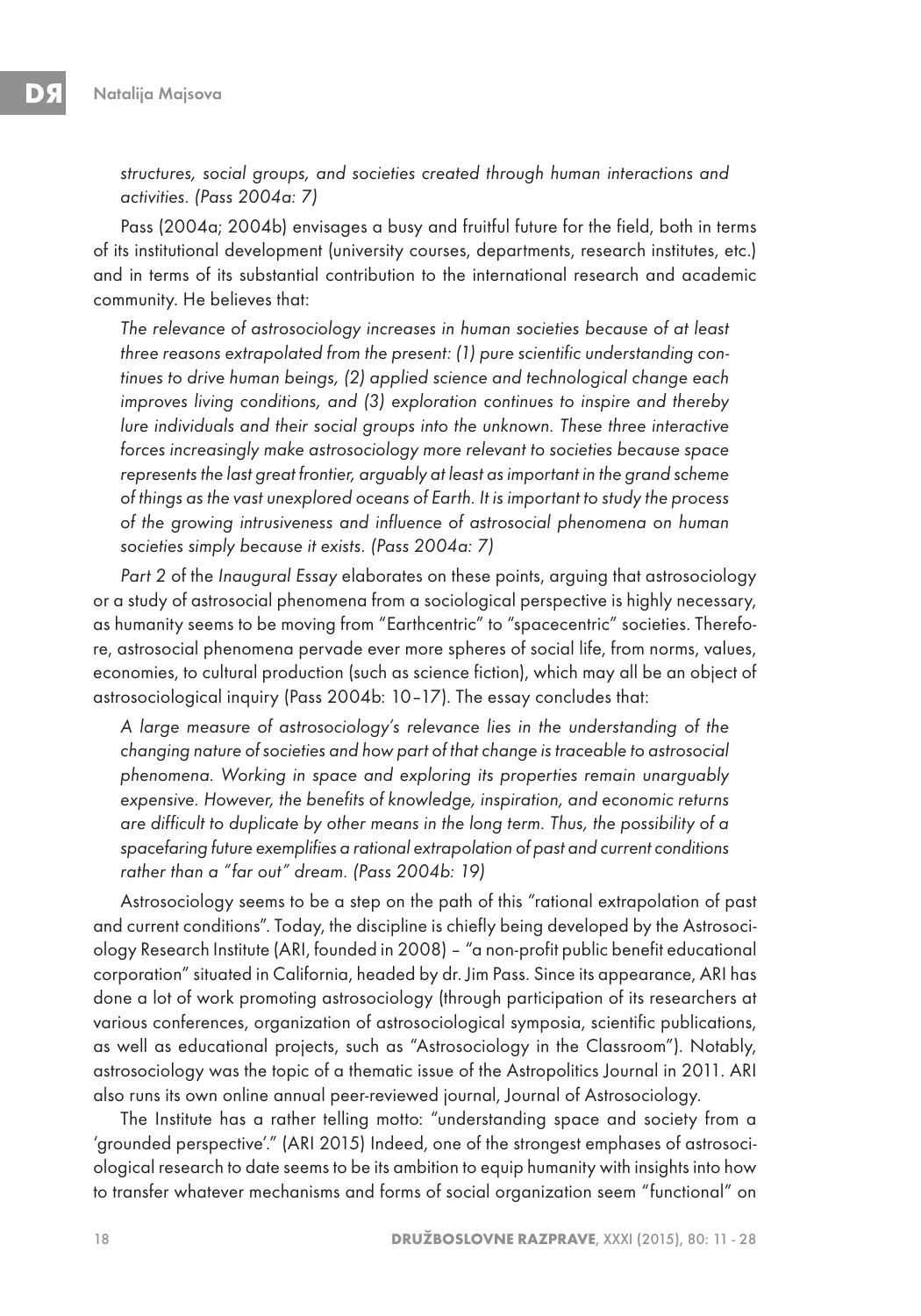DЯ

Earth, to potential life in outer space. On the other hand, it also attempts to demonstrate the impact of space exploration on society. It is concerned with questions such as global space governance and outer space law (e.g. Hearsey 2011), the role of the space sciences in education, the prospects of creating habitats in extraterrestrial environments (e.g. Lempert 2011), but not with the significance of the game-changing possibilities opened up by spaceflight. Most astrosociological research relies either on existent empirical data on processes in space or on logical extrapolations of ideas conceived and materialized on Earth (such are articles on the prospects of social organization of colonies on other planets). A general common feature of all of these inquiries appears to be that, rather than asking: "How to be human (or, as subject) of the space age?", astrosociology is concerned with the question of: "How to preserve human social structures, as we know them on Earth, in extraterrestrial environments?"

The outlook appears rather pragmatic: why delve into the unknown and possibly unknowable, when there is an option of tailoring parts of it to match up to what one is familiar with? For astrosociology, the beginning of the space age is, as is clearly stated in many of the texts published by astrosociologists, an extrapolation of what we know on Earth to outer space with the help of technological progress. Even if certain responses, reactions, mechanisms and procedures will differ in space, the question of whether this shift in environment might change what it means to be human and to act as an agent in spatial, rather than terrestrial coordinates, is not addressed or even posed. It may be concluded that astrosociology views outer space as an environment, analogical to Earth; the "space age" is merely an expansion in terms of space and humanity's technological capacities, rather than an event which might restructure our perception of both the world and our place in it.

#### **3.2 Noocosmology**

If the Cold War saw the USSR coin the term "cosmonaut" to counter the Western "astronaut", the contemporary post-Soviet Russian context has witnessed the appearance of a peculiar space-oriented cultural phenomenon, called noocosmology – a term that at first glance appears to be somewhat related to astrosociology. Let it be emphasized that there are many differences between the two new research fields, but they do share one feature: the recognition that the humanities and social sciences should discuss the beginning of the space age with the utmost solemnity.

Noocosmology, first documented under this name in 2010 by Arkady Aseev, is defined in the following way in the Security Issues [Voprosy bezopasnosti] scientific journal: $^3$ 

What is Noocosmology? Origin of this word is based on "nous" (also called "intellect", and in the deeper meaning — "the mind's eye") and "Cosmos". Famous Russian cosmist, Vladimir I. Vernadsky used term "Noosphere" as "sphere of human thought"; the same idea was in the works of Teilhard de Chardin. Thus Noocosmology could be called in a certain sense New Metaphysics. Binding concepts

<sup>3.</sup> Unless stated otherwise, the quotes are official English translations, provided by the noocosmology. ru website.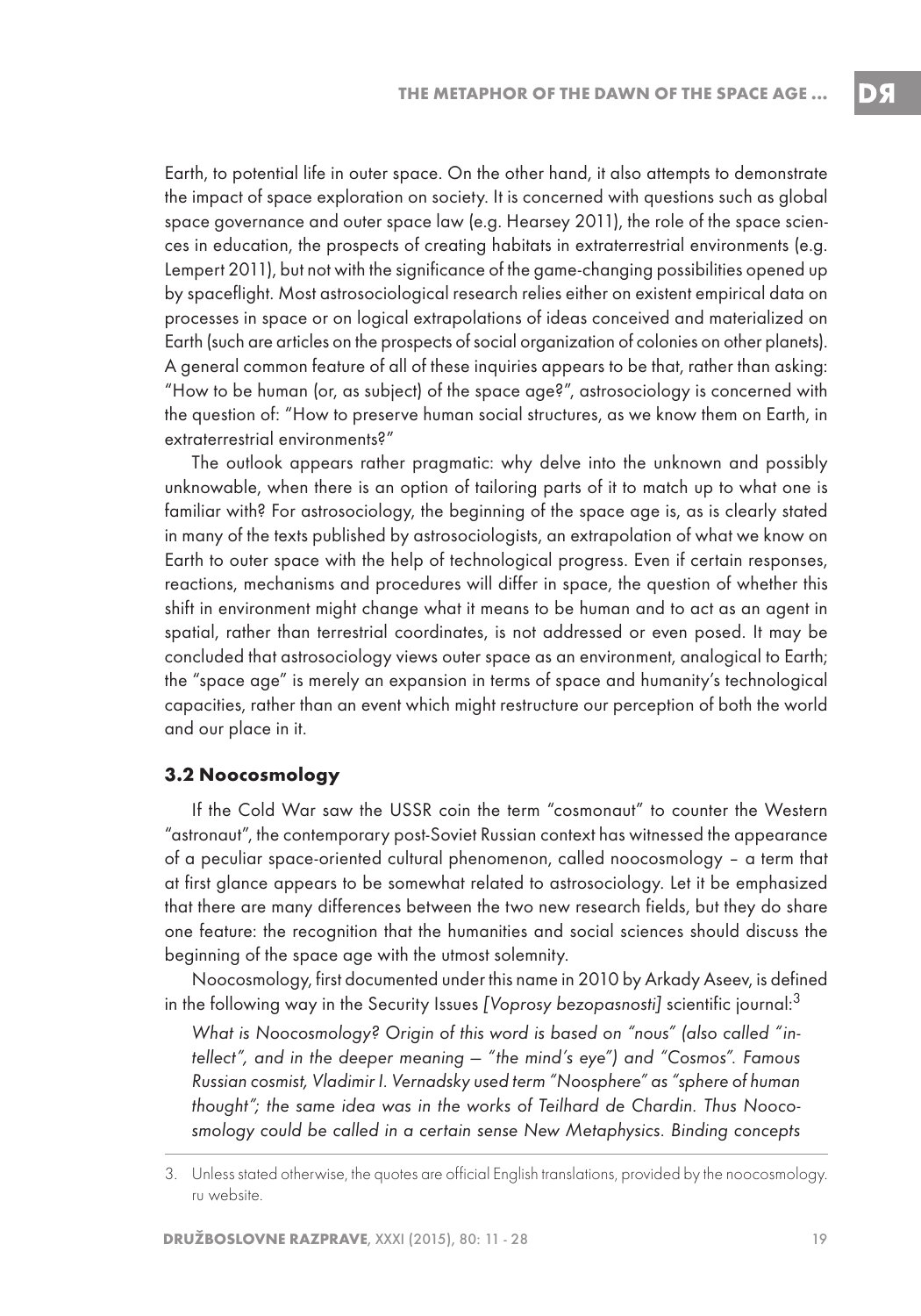of other sciences, Noocosmology (New Russian Cosmology) is leading towards new discoveries and deeper knowledge about Cosmos. Following metaphysical tradition of Russian cosmists, Russian military specialists of the troop unit #10003 under the command of general-lieutenant Alexey Yu. Savin has developed method of metacontact (channeling) with the highest spiritual beings of our Universe. Due to this channel, Noocosmology receives knew knowledge, yet unknown on our Earth. (Noocosmology 2015)

Despite these overt references to metaphysics, which seems to be understood in the manner of 19<sup>th</sup> century philosophy, as aiming at something transcendent, beyond the realm of human reason and understanding, $4$  in terms of form, noocosmology seems to possess all of the necessary requirements of an academic discipline. It positions itself as an emergent science: first mentions of the project, mainly accessible at the project's official website, run by its academic founders,<sup>5</sup> reach to 2013; despite its novelty, it appears to have engaged a number of Russian academics. The advocates of noocosmology regularly publish in scientific journals (mainly Security Issues – Qsec [Qsec. Voprosy bezopasnosti]), have authored and co-authored popular scientific and scientific monographs (mainly in the field of security studies, focusing on the Soviet and Russian secret services, and their interest (and achievements) in metaphysics, such as e.g. The Mysticism and Philosophy of Special Services [Mistika i filosofiya spetssluzhb] by Sokolov (2010). Furthermore, the authors and developers of the field try to keep in touch with a more general audience via seminars, video lectures and other relevant published materials, and a general call for contributions, questions, expressions of interest in the project (Noocosmology 2015). The website includes a list of the founding members of noocosmology (a transdisciplinary group of people involving philosophers, sociologists, a psychologist and psychoanalyst, and several intellectuals with a background in security services), a list of its partners (tellingly, the main Russian website on Russian cosmism, a project on Global Evolutionism, System Theory, Holism, and Panpsychism, and several security service websites (such as: an association of bodyguards called Grey Shadows [Serye teni] and Security Issues – Qsec [Qsec. Voprosy bezopasnosti] web portal and scientific journal)). Furthermore, it has a

4. Here is a telling example of the noocosmologists' concise and not particularly precise mode of reappropriating philosophical ideas:

 Plato's ideas were developed in a very original way by Russian cosmists — Konstantin E. Tsyolkovsky and N.F. Fedorov in the end of XIX — beginning of XX century.

 They took many approaches from Plato. First, postulate of genetic entity of man and Cosmos; second, belief in probability of leaning of Cosmos; third, idea of harmonic coexistence of Cosmos and man; forth, belief that created by the Lord is not a play, but necessity; fifth, belief that it depends on a man, would he acknowledge prototype of creation of himself and Cosmos; sixths, assurance that cognition of Cosmos as first copy of the perfect sample is a step towards learning the heart of the matter.

 Russian cosmists predicted future. They anticipated dramatic change, observed by modern generations: change of the scale of creative work, globalization of social processes, required for further evolution of the humankind. (Noocosmology 2015)

5. See http://noocosmology.ru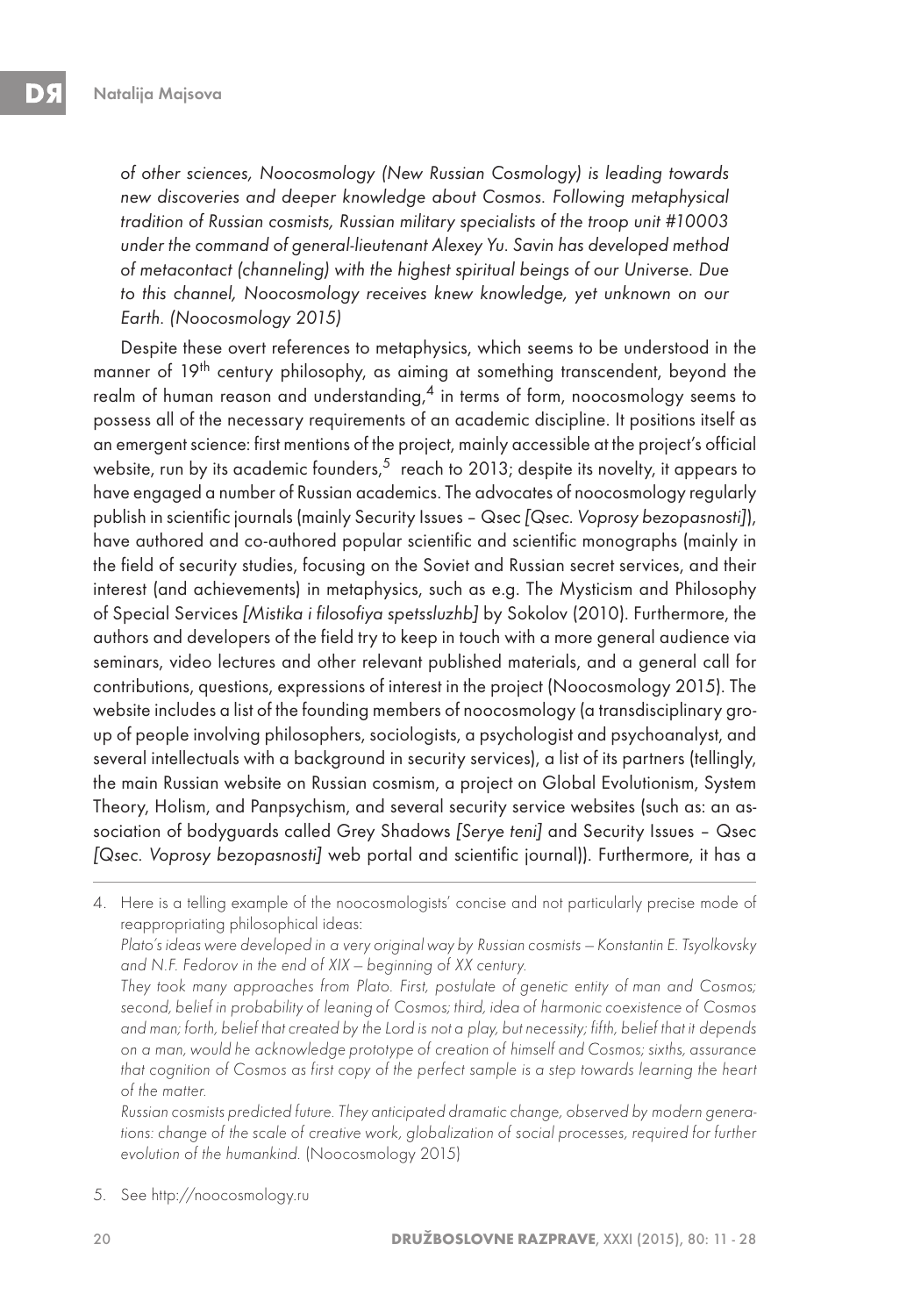section with a general description of the project, a section titled "Science" [Nauka] with links to most of the relevant articles, specified as scientific on the website, and a glossary of terms. As close as this type of structure might be to an emergent scientific project and research spectrum, noocosmology does not, at least not on the website, exhibit any sort of links to or collaboration with scientific institutes (apart from abovementioned security studies).<sup>6</sup> Furthermore, it does not particularly advertise any possible research and scientific engagement of its founding members, apart from their recent publications, the nature of which remains slightly unclear: it is ambiguous whether these texts adhere to the standards of scientific publications or are rather just popular-scientific books, aimed at convincing a wider audience.

Although one might speculate that the ambitions of the project are not restricted to, or perhaps not even primarily of scientific and research nature, this is not entirely self-evident. The inaugural articles of the project (Aseev 2010; Aseev and Savin 2015) exhibit an ambition to position noocosmology as a fully-fledged science, at the same time, providing what seem to be unquestionable definitions of concepts such as, for example, happiness. Furthermore, as revealed in one of the variations of the definition of the discipline, the "science" [nauka] in question is often merged with "worldview" [mirovozzrenie]:

/noocosmology/ synthesizes the fundamental ideas of various natural, social, and technical sciences, and presents an interdisciplinary direction of scientific inquiry, which is of worldview, natural scientific, and general scientific importance. Noocosmology should be viewed as a general scientific problem that greatly surpasses the framework of any particular science. (Noocosmology 2015)<sup>7</sup>

This is done in ignorance of potent critiques of this view of science, put forth by a number of intellectuals: tellingly enough, Freud's (1933) interpretation of worldview, or Weltanschauung reveals it as a homogenizing, totalizing gesture of the Master signifier, which is not in the least similar to the research ethics of science.

It becomes clear from the texts that follow, such as On Information and Energy [O informatsii i energii] Aseev 2015), The Structure of the Spiritual Hierarchy of the Metacosmos [Struktura dukhovnoi khierarkhii metakosmosa] (Aseev and Fonaryov 2015), that noocosmology does not address a scientific research problem. Rather, it seeks to provide a certain roadmap "toward happiness" [k shchastiu] (Aseev 2010), which requires both individual and collective effort. Noocosmology has a specific agenda, which hinges on the definitions cited above, as well as a set of axioms, principles, and governing laws. It may be rephrased in the following points. Firstly, noocosmology strives for oneness, complete integration of a) man and nature; b) discourses of various scientific disciplines; and c) two positions of enunciation: worldview and science. This radical integration seems to be hinging on an assumption that it is possible to find a way [put'], [doroga], i.e. a univer-

<sup>6.</sup> For the purposes of this text, security studies are understood as they are conceived in Russian scholarship, i.e. in the Security issues [Qsec. Voprosy bezopasnosti] journal. The journal discusses security as a psychological, sociological, economic and (geo)political category, relating it to human "wellbeing" [blagopoluchie] and "natural instincts" [instinkty]. (Voprosy bezopasnosti 2015)

<sup>7.</sup> Translated by the author of the article (Majsova).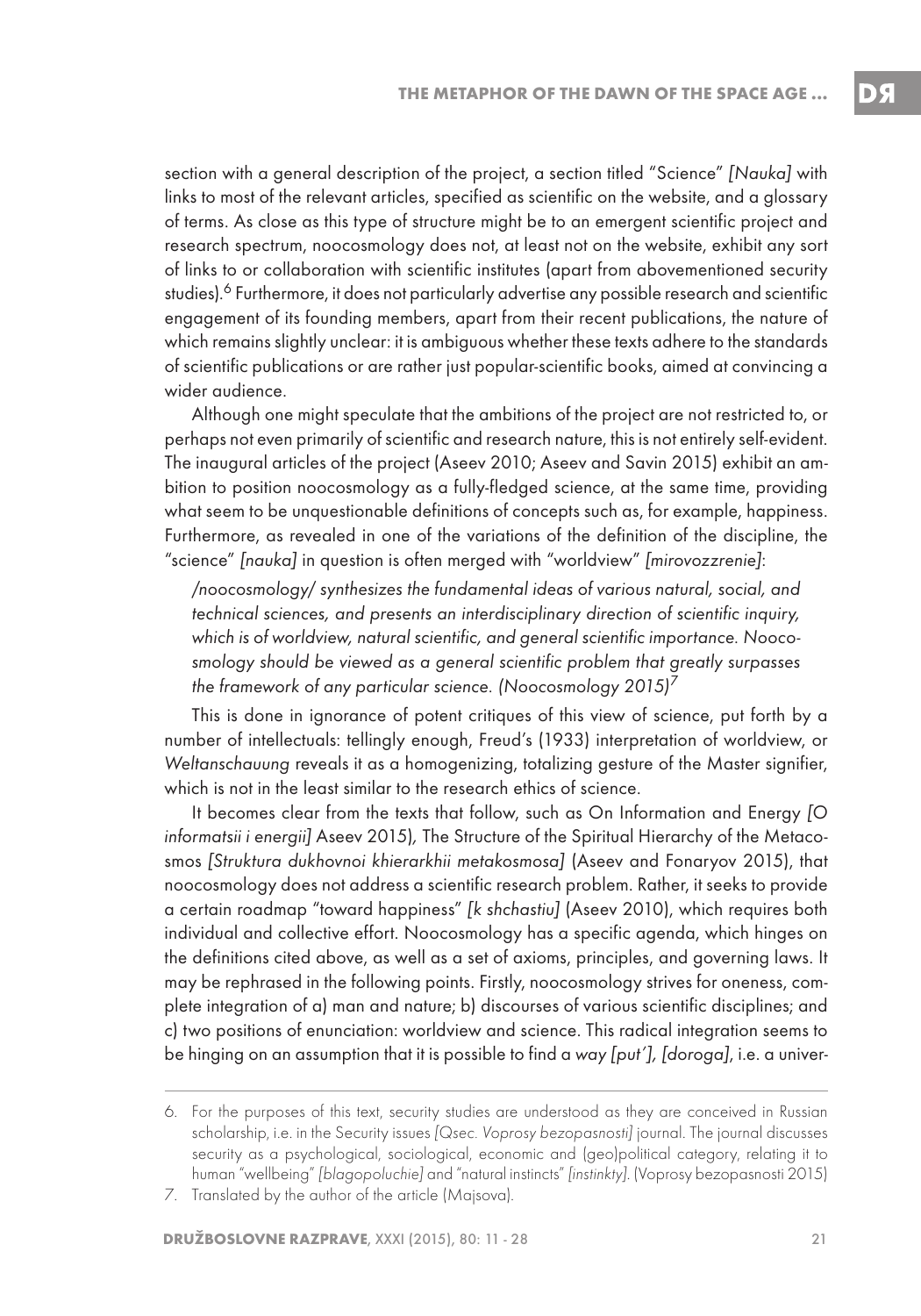sally valid recipe to happiness, envisaged as something that requires an "expansion of the limits of cognition and knowledge of the Mind and of general processes of evolution to cosmic dimensions".8 (Noocosmology 2015) The main task of noocosmology is defined as "expanding human capabilities, psychologically, spiritually, morally, and energetically preparing man for knowing the cosmos in its primal form." (Aseev 2010) This agenda is mainly backed by loose references to and isolated quotes from certain philosophers (e.g. Plato, Schelling, Vernadsky), who are, so it seems, quoted on the basis of authority ("great philosopher so-and-so"), in the manner of popular-scientific texts. Most systematic references are made to the Russian cosmists who are, in spite of much controversy in recent historical and philosophical debates, regarded as a "tradition of thought", a "group", a set of thinkers representing a clear agenda: the ability of the human mind to eventually master nature and gain access to certain "secrets of the universe", such as eternal life and happiness. However, if cosmist texts of the early 20<sup>th</sup> century may and should be interpreted against the backdrop of widely spread romanticization of the potential of technological progress, today, they barely allow for literary, word-for-word interpretation, if to be treated as philosophical meditations (cf. Glatzer-Rosenthal, ed. 1997).

Furthermore, the promise of noocosmology is tied to a set of strict, instructive principles, and to an attitude, directed toward the community, and to a certain faithfulness, a fidelity not only to a set of ideas or guiding principles, but also to a set of – apparently military, as the project emphasizes the Soviet and Russian secret services' privileged access to higher knowledge via the method of metacontact (Aseev 2010) – institutions and experts that have set them up. In this sense, the references of the noocosmological project no longer appear as an eclectic mix of famous thinkers, but rather a carefully constructed framework, secured by a double bind of authority: these very thinkers, and the "work of the Soviet and Russian secret services" (Noocosmology 2015). Moreover, the project is not devoid of a populist orientation: apart from the fact that it announces itself as a "worldview" prompted by the beginning of the space age and the extant meditations of a number of scientists and philosophers, the main issues at stake that it provides "answers" [otvety] to in its recent publications are love, happiness, the meaning of life, and security (cf. Aseev and Savin 2015). The choice of issues under scrutiny is most likely no coincidence: insofar as it positions itself as a new "worldview", noocosmology has to attract the attention of "everyman", and it seems to attempt to do just that by addressing issues, which are broadly discussed in popular-scientific press, which may be found in the "self-improvement", "personality building" or "lifestyle" sections in general bookstores. However, noocosmology does more than simply describe these issues: it claims to guarantee insights into these issues using its innovative method of "channeling" (or "metacontact" [metakontakt]) which allegedly established contact with "Higher Intelligence" [Vysshyi Razum] (Aseev and Fonaryov 2015). If we leave skepticism toward such methods aside, it is still curious that noocosmology tends to position itself somewhere at the crossroads of religion, modern science, and philosophy, cunningly exploiting incoherencies in its form (which is academic) and content (which is esoteric, and, unusually for esoteric and

<sup>8.</sup> Translated by the author of the article (Majsova).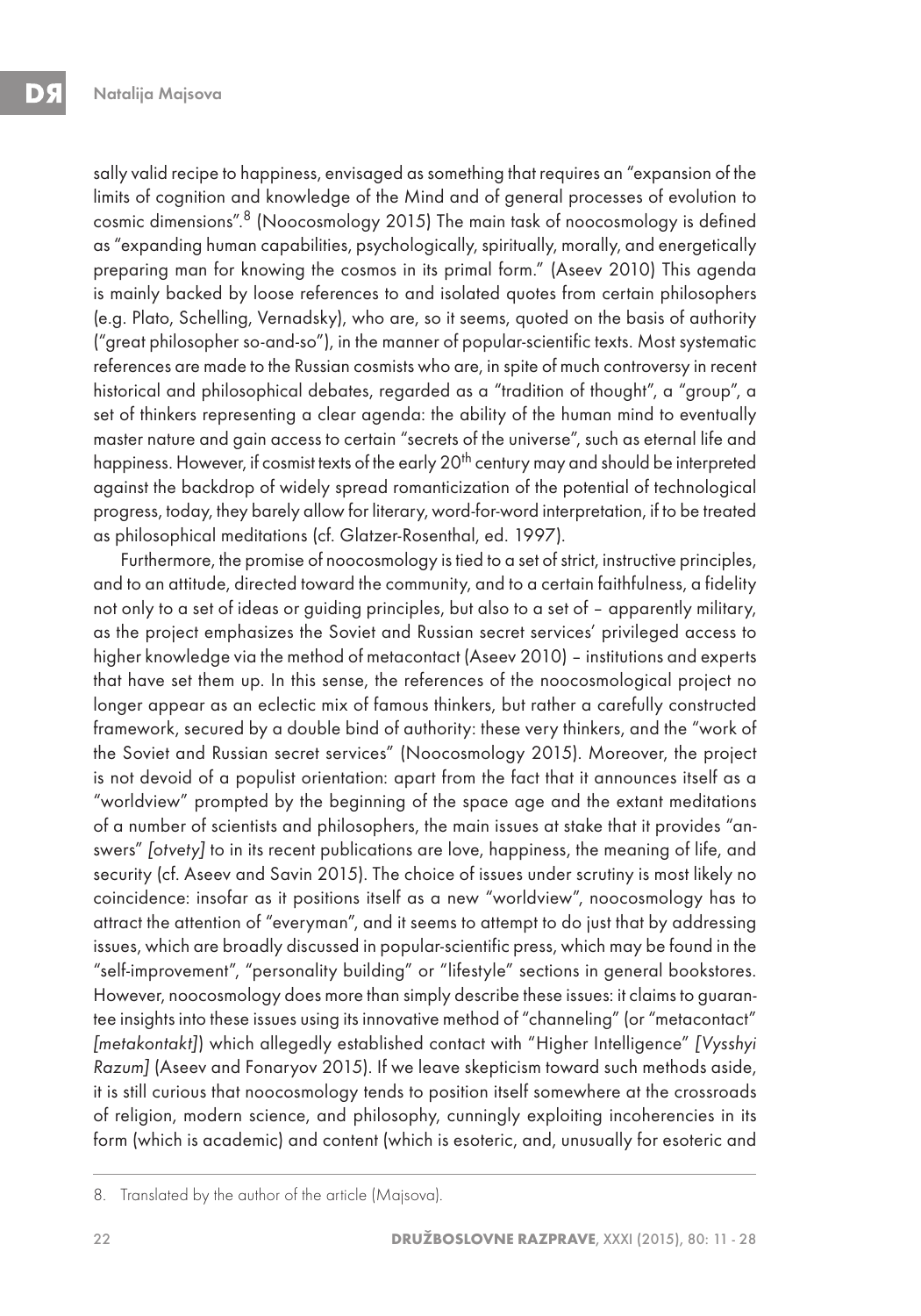mysticist thought, tied to state structures, such as the academic circles, journals, political concepts such as definitions of security).

Much like astrosociology, noocosmology only appears to be a reaction to the beginning of the space age as a radical, awe-inspiring event. It seems to link the dreams and reality of spacefaring to rather conformist, conservative socio-political ideas conceived on Earth. If astrosociology tends to focus on research that might allow humanity to better (psychologically, physically, etc.) adapt itself to the era and possibilities of spacefaring, noocosmology has no such ambition. Rather, the project tends to emphasize the need for transformations on Earth in order to become attuned to the "supreme knowledge" [vysshee poznanie] of the Universe. However, all of the attuning that it proposes, are old ideas of a rather rigid social order in new clothing. $9$  The metaphor of the beginning of the space age seems to be taken as a cue for change, novelty, but in fact turns out to be exploited, turned into an analogy. If astrosociological accounts rely on existent empirical data and social structures in order to back their propositions, noocosmological accounts exploit an eclectic array of ideas, which are not tied into a fully coherent structure, in order to propose a new "worldview" [mirovozzrenie] – an all-encompassing paradigm which allows no escape.

### **4 Cultural Studies of Outer Space and the Question Raised by the Arts**

Apart from astrosociology and noocosmology, the significance of the space age has also been noted by several transdisciplinary investigations, which have been conducted since the beginning of the 21<sup>st</sup> century and can be subsumed under the signifier "cultural studies (of outer space)". Despite various methodologies and references, all of these studies start from the presumption that the space age is a cultural phenomenon, which means that it should be approached as such, and not only discussed with reference to technological progress. Cultural historians, perhaps the most common representatives of this emerging field, therefore usually proceed to discuss the historical cultural and socio- -political circumstances of various space programs, as well as of space related cultural artifacts, such as comic books, space operas, cinematography, science fiction, memorabilia, etc., and practices, such as archiving, and art. Alexander C. T. Geppert, one of the most prolific researchers in this field, editor of Imagining Outer Space: European Astroculture in the Twentieth Century (2012), for instance focuses on astroculture – an "heterogeneous array of images and artefacts, media and practices that all aim to ascribe meaning to outer space while stirring both the individual and the collective imagination" (Geppert 2012: 8).

<sup>9.</sup> The vision of society proposed by noocosmology does not directly correspond to any existent society, Rather, it seems to be a vision that conjoins messianic nationalism, which is part of the Russian national idea, promoted since the early 19th century, and witnessing a return in post-Soviet Russia (cf. Beumers 1999), new age ideas on spiritual self-improvement, and ideas of Russian cosmist Vernadsky and similar thinkers, on how (particularly upon arrival of the space age), man and society on Earth should focus on living in tune with the universal macrocosm.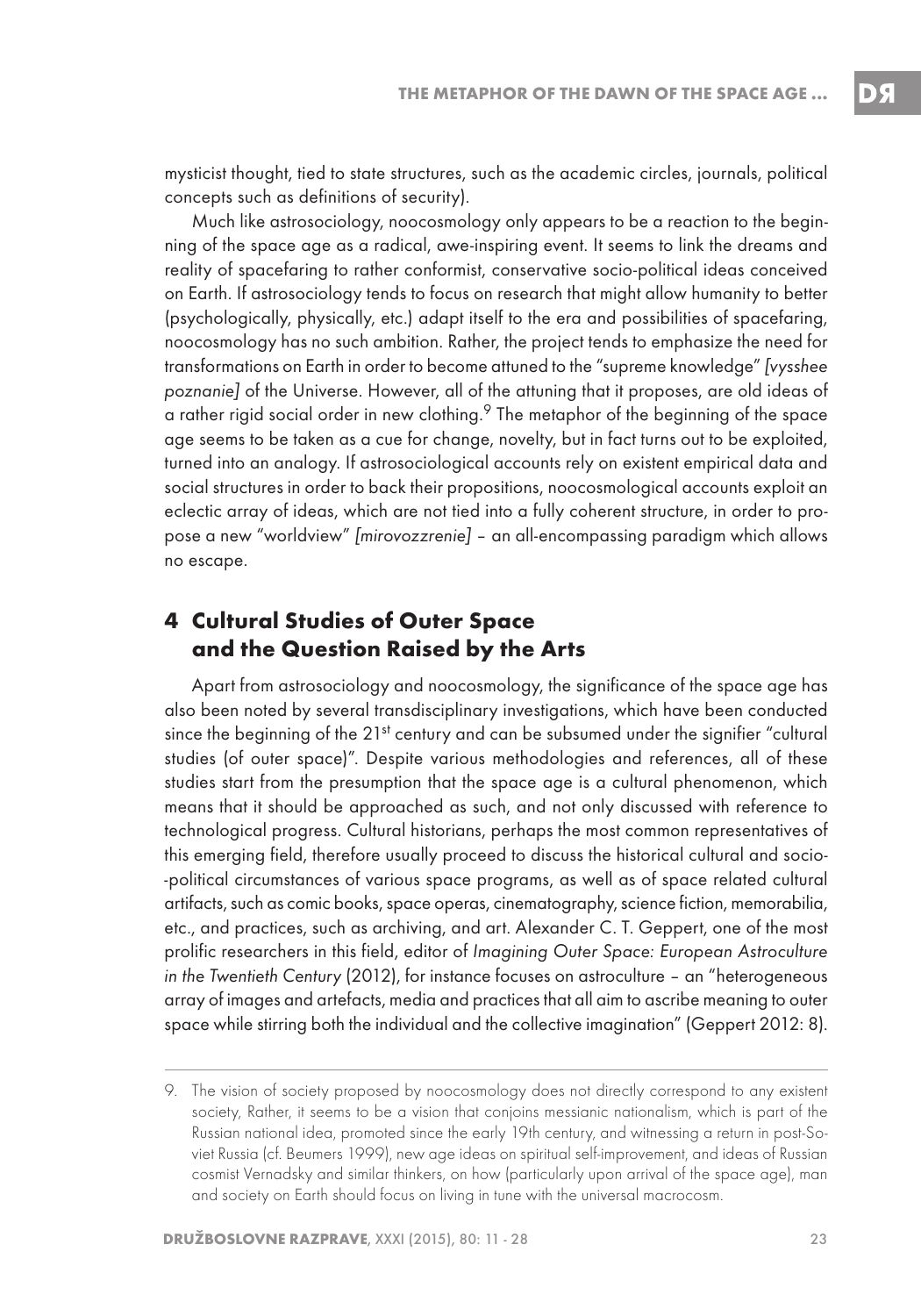This axis of cultural studies of outer space therefore takes up the "space age" as an important reference point, a signifier that calls upon the research community to reflect on all of the activities that have been inspired by the first cases of spaceflight. Nonetheless, it would not be correct to assume that cultural history of outer space treats the "space age" and related signifiers, such as "astrofuturisms", as merely one of many historical reference points; to the contrary, the texts demonstrate in their analyses an acute awareness of the tension between the cultural projections and expectations of the space age, and the actual "events" (spaceflight), and their aftermath. This tension or incoherency might be implicit, but it is an important indication of the persistence of the non-analogical trajectory of the metaphor at play – the space age.

Apart from cultural (and media) history, cultural studies of outer space at the moment comprise several important contributions that approach the space age from a less self- -evident angle. For instance, while James Hay (2012: 29) argues that "outer space" has been invented as a "historical, geographic, and theatrical stage for shaping discourse about rights and responsibilities, war and peace, security and risk' is profoundly tied to the cold war era", Shukaitis's (2009) analysis clearly demonstrates that its power to "mold" our perception of the world has not necessarily diminished. Shukaitis (2009: 105–113) argues that outer space has always functioned as a "non-place" for humanity, therefore more than handy to absorb projections about it, which most fit circumstances on Earth. After the end of the cold war, these circumstances demand an ever greater horizon for capitalist expansion, which favors spending for space programs, and projects, such as space tourism. Yet, Shukaitis believes that outer space – regardless of our capacity or incapacity to actually experience it – could be approached otherwise: as an imaginal machine:

/I/t is not necessarily the feasibility of space travel or literal other-worldly exodus, but it may even be the case that the imaginal machine based around space imagery is made possible by its literal impossibility. In the sense that this possibility cannot be contained or limited, it becomes an assemblage for the grounding of a political reality that is not contained but opens up to other possible futures that are not foreclosed through their pre-given definition. It is in this sense that outer space plays its most powerful role in the building of imaginal machines, despite and through the ambivalent roles that it has and continues to play in some regards,

continues Shukaitis (2009: 105), which returns us to the question of metaphor. The issue addressed by Shukaitis is our very capacity to look at outer space, this non-place for humanity, as it is used to understand itself on Earth, in terms other than mere analogy or an extension of what we know.

Shukaitis's plea has not yet been heard or listened to in the realm of the academia, as we have demonstrated by the analyses of the above cases. However, this does not mean that it is entirely ignored. Radical transformation of humanity and subjectivity, and therefore of culture, in conditions beyond the atmosphere of the Earth, was envisaged by certain artists and theorists of the beginning of the 20<sup>th</sup> century, such as the Russian cubo-futurists. They might not have had the chance to experience the dawn of the space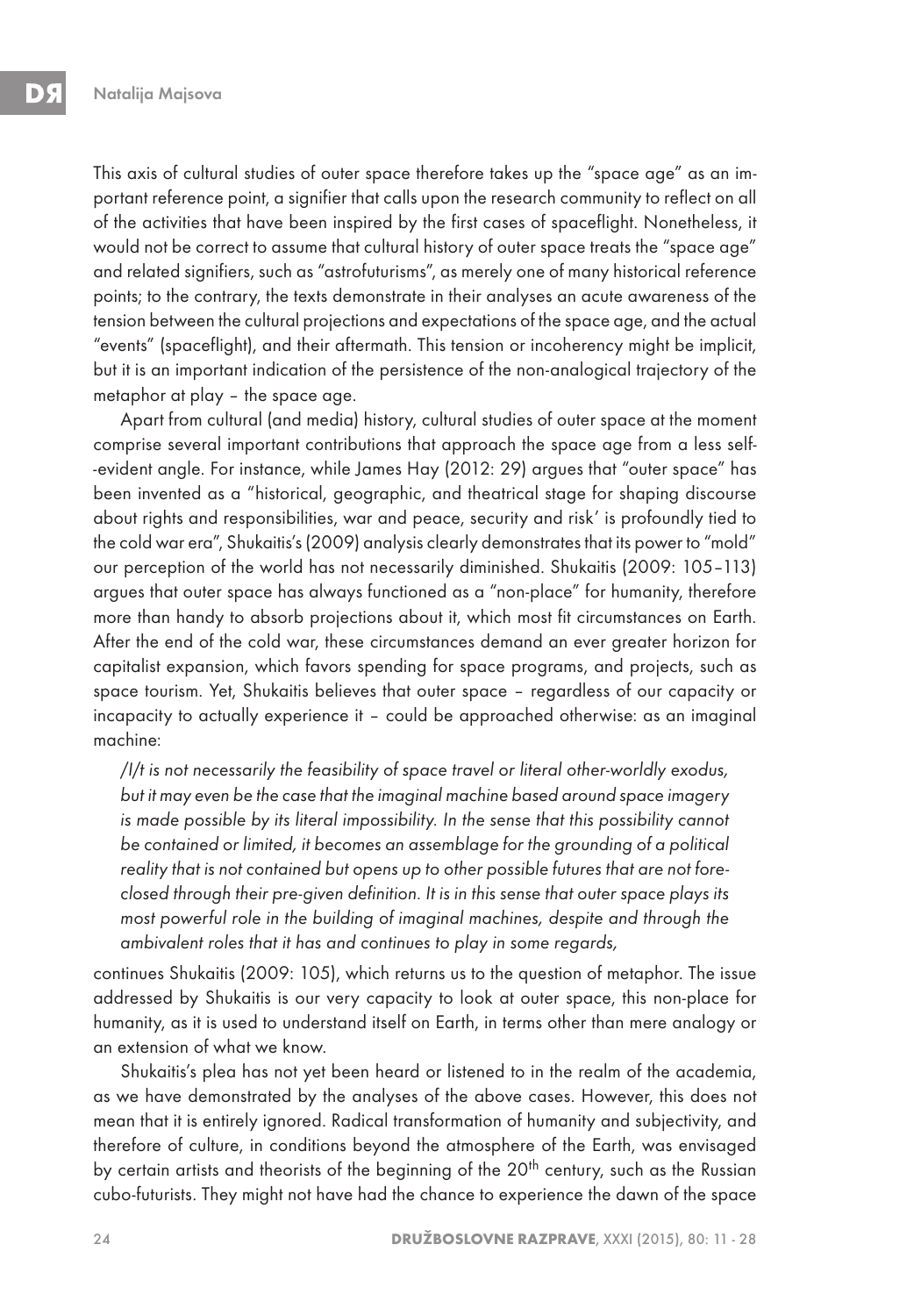age, but they harbored an awareness of its imminent subversiveness in relation to culture and humanity as they had been known and functioned before. Malevich (1920/1980) for example theorized the human future in outer space as a future of technology, machines, which will achieve "harmonious integration of form into natural activity through magnetic interrelations in a form which may be composed of all elements of natural forces, and therefore no engines, wings, wheels and fuel will be necessary, that is, its body, forming an entity, will not be made of different organisms" (Malevich 1980: 17).

Although it does not yet seem to be foregrounded in academic debates or in the evolution of research interests in the contemporary social sciences and humanities, this imminence of radical change of perspective was taken up by a wide array of artists engaging in 0 gravity and postgravity art. The radically subjective position of artists and art theorist steers clear of academic concerns about verification, or correspondence to a reality, either essential or not. The central project of post-gravity art, the 50 year long performance Noordung 1995::2045, by Dragan Živadinov, Dunja Zupančič and Miha Turšič, envisages a gradual transposition from flesh to technology, and from Earth to its orbit. "With the help of high-technology tools and the logic of Suprematism and Constructivism", the project engages "into research of postgravity art" (Postgravityart 2015). The opening performance of the project, which featured fourteen actresses and actors, took place in Ljubljana at 10 p.m. on 20 April 1995. Five subsequent performances are planned to take place over the next 50 years (the third one took place on 20 April 2015). Should one of the actors die, he or she will be replaced by a remote-controlled sign (umbot); male actors and their lines will be substituted by rhythm, while female actresses and their lines will be substituted by melody. The first umbot was featured in the 2015 performance, having replaced actress Milena Grm, who passed away in 2011. During the fifth and last repeat performance, scheduled for 20 April 2045, Dragan Živadinov, a candidate cosmonaut since 1998 (The Yuri Gagarin Cosmonaut Training Center, Star City), will use a spacecraft to convey 14 satellites/umbots into geostationary orbit. From there, they will transmit signals to Earth representing the roles played by deceased actors, while at the same time sending high-resolution 3D syntapiens projections of their faces into deep space.

The significance of this project is in its insistence on interpreting and performing "the beginning of the space age" on a level, which is close to the awe, reported by the astronauts, and which acknowledges that an entry into the "space age", if it is really to be considered a radical change in spatio-temporal coordinates, should entail a re-evaluation of the question of what it means to be human and what is culture in outer space.

#### **5 Back to the Metaphor**

Our analytical overview of three contemporary conceptual approaches to the beginning of the space age and its consequences within the humanities and social sciences points to several conclusive remarks. Firstly, the academic debate on space-related issues tends to perceive signifiers, such as the "space age" as mere poetic, rhetorical devices, which do not have much impact on reality, apart from serving as remarkable reference points.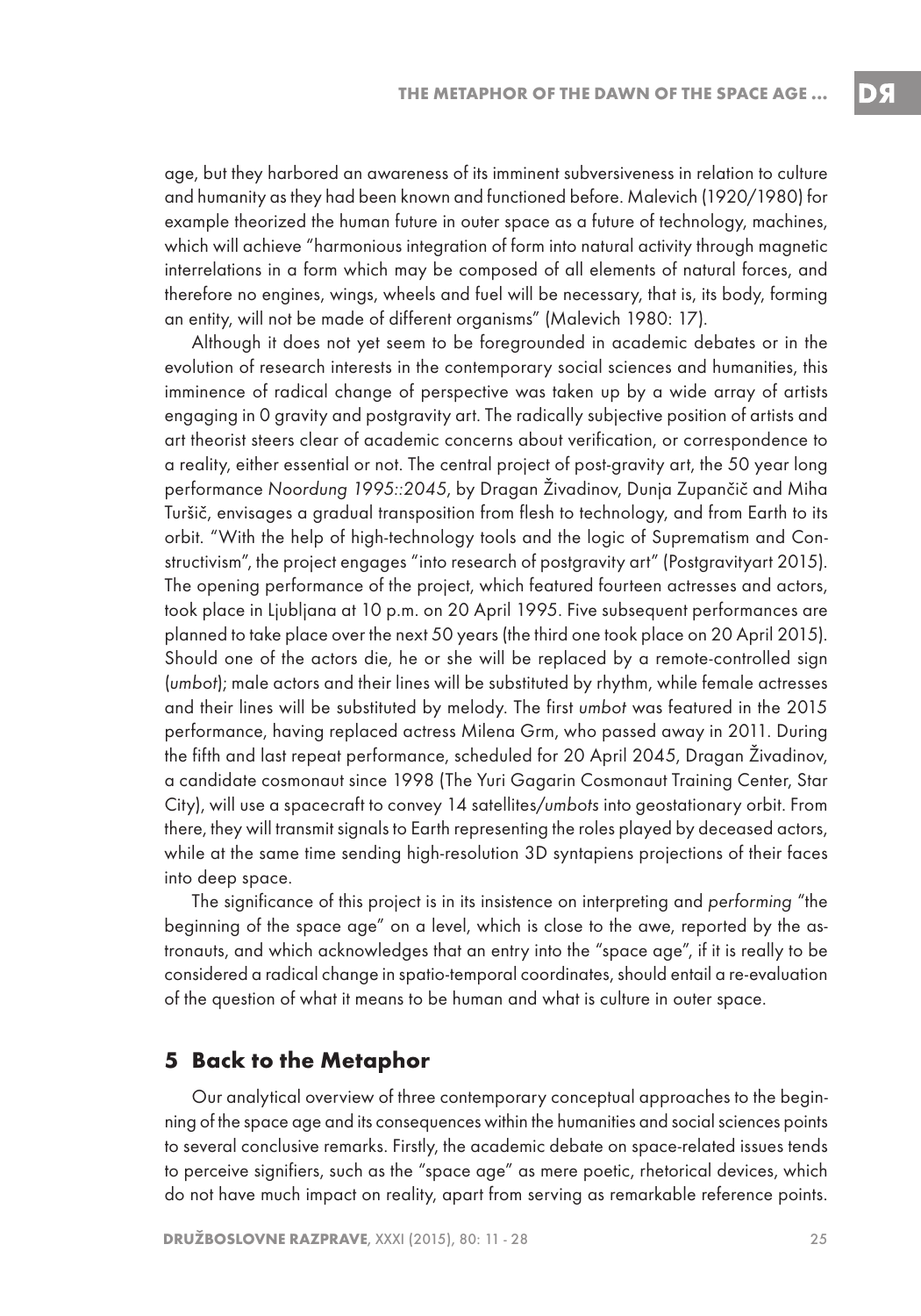Namely, while operating in two different sets of cultural coordinates (the first reliant on the U. S. space imaginary, and the second drawing on Russian expectations of the dawn of the space age), both astrosociology and noocosmology essentially take the "beginning of the space age" as an opportunity to reiterate previous, terrestrial paradigms of social order. The "space age" therefore becomes a mere analogy of contemporary life on Earth. As we have seen, this may be achieved in two different ways: by arguing for the efficacy of existent mechanisms and processes, operative within a certain social order, in order to advocate their extrapolation and adaptation for conditions beyond Earth (astrosociology), or by arguing that new insights, provided by the space age, require transformation, and then elaborating on this "transformation" using vague ideas and legitimating them using argumentation which resorts to authority (noocosmology). These two approaches manage to fully mask the inexplicability of the space age in terrestrial terms. Cultural studies of outer space, also greatly indebted to a certain terrestrial fixation, namely to the legacy of European reflections on the uncanniness of the dawn of the space age, offer more room for revealing this inexplicability. To an extent, this results from the circumstance that analyses of cultural ramifications of the beginning of the space age, in terms of texts or practices, always entail the question of the adequacy of "space enthusiasm" with regard to the achievements of the space age. The space age is here considered as a reference point, but is allowed to demonstrate at least some of its performative potential: the reality structured by cultural studies' analyses is always incomplete, and leaves a lot of space for alternative enquiries. Yet the most potent appropriation of the metaphor of the space age seems to come from artistic approaches, such as postgravity art. It makes no analogies, but seems to follow the main challenge posed by the space age: its performative implications, i.e. the question of how to be the changed subject, the transformed human, which can measure up to the space age as a redefinition of the coordinates of our existence. Four different metaphors, four different worlds to live with.

# **Bibliography**

- Anders, Günther (1994): Der Blick vom Mond: Reflexionen über Weltraumflüge. München: C. H. Beck.
- Arendt, Hannah (1998): The Human Condition. Chicago and London: The University of Chicago Press.
- Aristotle (2006): On Rhetoric: A Theory of Civic Discourse. Oxford: Oxford University Press.
- Aseev, Arkady (2010): Noocosmology as an objective reality [Nookosmologiya kak ob'ektivnaya realnost']. Available from: http://www.noocosmology.ru/articles-4.html (Accessed 23.11.2014).
- Aseev, Arkady (2015): On Information and Energy [O informatsii I energii]. Available from: http:// www.noocosmology.ru/articles-11.html (Accessed 2.9.2015)
- Aseev, Arkady and Yuri Savin (2015): The Structure of the Spiritual Hierarchy of the Metacosmos [Struktura dukhovnoi khierarkhii metakosmosa]. Available from: http://www.noocosmology. ru/science-4.html (Accessed 2.9.2015).

Beumers, Birgit (ed.) (1999): Russia on Reels: The Russian Idea in Post-Soviet Cinema. London: Tauris. Blumenberg, Hans (2001): Geneza kopernikanskega sveta. Ljubljana: Cankarjeva založba.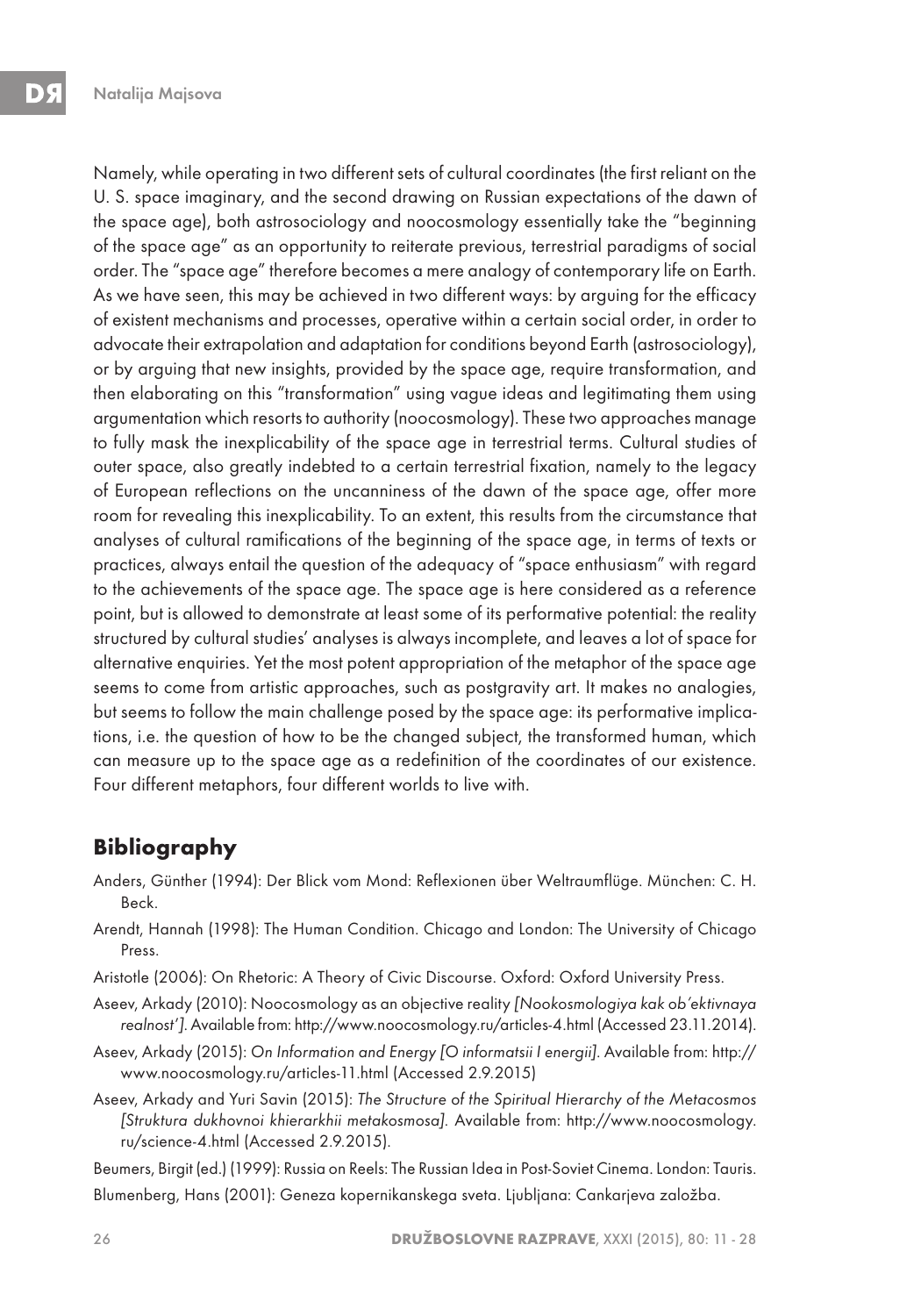- Cazeaux, Clive (2009): Metaphor and Continental Philosophy: From Kant to Derrida. New York: Routledge.
- Freud, Sigmund (1933): Lecture XXXV: A Philosophy of Life. New Introductory Lectures on Psycho- -Analysis. New York: W. W. Norton.
- Geppert, Alexander C. T. (2012): European Astrofuturism, Cosmic Provincialism: Historicizing the Space Age. In A. Geppert, C. T. (ed.): Imagining Outer Space: European Astroculture in the Twentieth Century: 3–27. Basingstoke, New York: Palgrave Macmillan.
- Geppert, Alexander C. T. (ed.) (2012): Imagining Outer Space: European Astroculture in the Twentieth Century. Basingstoke, New York: Palgrave Macmillan.
- Glatzer Rosenthal, Bernice (ed.) (1997): The Occult in Russian and Soviet Culture. New York: Cornell University Press.
- Hay, James (2012): The Invention of Air Space, Outer Space, and Cyberspace. In Parks, Lisa and James Schwoch (eds.): Down to Earth: Satellite Technologies, Industries, and Cultures: 19–42. New Brunswick, New Jersey, and London: Rutgers University Press.
- Hearsey, Christopher M. (2011): The Nexus between Law and Astrosociology. Astropolitics, 9  $(1), 1-5.$
- Lacan, Jacques (1993): Televizija. Ljubljana: Društvo za teoretsko psihoanalizo.
- Leiderman, Naum and Mark Lipovetsky (1993): Zhizn' posle smerti ili novye svedeniya o realizme. Novy mir, 7. Available from: http://magazines.russ.ru/novyi\_mi/1993/7/litkrit.html (Accessed 27.08.2015).
- Lempert, David (2011): Living in Space: Cultural and Social Dynamics, Opportunities, and Challenges in Permanent Space Habitats. Astropolitics 9 (1): 84–111.
- Llinares, Dario (2011): The Astronaut: Cultural Mythology and Idealised Masculinity. Newcastle: Cambridge Scholars Press.
- Malevich, Kazimir (1920/1989): Suprematism (1920). In Borovski, Aleksandar et al.: Kazimir Maljevič : retrospektiva djela iz fundusa Ruskog državnog muzeja iz Lenjingrada : katalog izložbe: 22. 12. 1989-25. 02. 1990: 8–11. Zagreb: Muzej suvremene umjetnosti.
- McCurdy, Howard E. (2011): Spaceflight and the American Imagination. Baltimore: Johns Hopkins University Press.
- Pass, Jim (2004a): Inaugural Essay: Part One: The Definition and Relevance of Astrosociology in the Twenty-First Century. Available from: http://www.astrosociology.com/iessay.html (Accessed 01.09.2015).
- Pass, Jim (2004b): Inaugural Essay: Part Two: Relevance of Astrosociology as a New Subdiscipline of Sociology. Available from: http://www.astrosociology.com/iessay.html (Accessed 01.09.2015).
- Shukaitis, Stevphen (2009): Space is the (non)Place: Martians, Marxists, and the Outer Space of the Radical Imagination. Sociological Review, 57 (1): Blackwell: 98–113.
- Sokolov, Dmitry (2010): The Mysticism and Philosophy of Special Services [Mistika i filosofiya spetssluzhb]. Moscow: "NOU" Akademiya upravleniya.
- Tough, Allen (1998): Positive Consequences of SETI Before Detection. Acta Astronautica, 42 (10–12): 745–748.
- White, Frank (1998): The Overview Effect: Space Exploration and Human Evolution, Second Edition (Library of Flight). Reston: American Institute of Aeronautics and Astronautics.